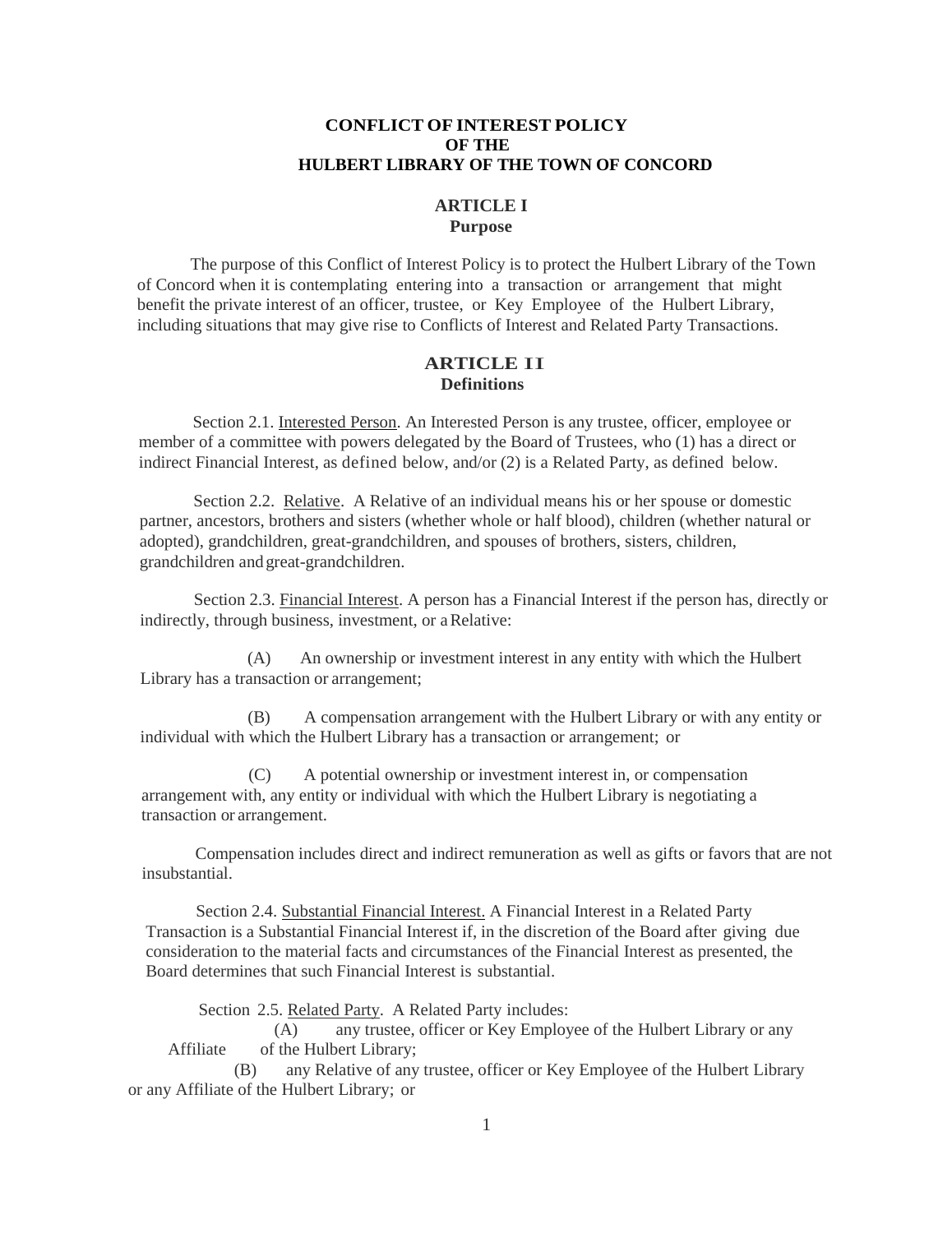(C) any entity in which any individual described in clauses (A) and (B) of this section has a thirty-five percent or greater ownership or beneficial interest or, in the case of a partnership or professional corporation, a direct or indirect ownership interest in excess of five percent.

Section 2.6. Key Employee. A Key Employee is any person who is in a position to exercise substantial influence over the affairs of the Hulbert Library.

Section 2.7. Affiliate of the Hulbert Library of the Town of Concord. An Affiliate of the Hulbert Library means any entity controlled by, in control of, or under common control with the Hulbert Library.

Section 2.8. Related Party Transaction. A Related Party Transaction means any transaction, agreement or any other arrangement in which a Related Party has a Financial Interest and in which the Hulbert Library or any Affiliate of the Hulbert Library is a participant.

Section 2.9. Conflict of Interest. A Conflict of Interest exists if an outside interest or activity influences or appears to influence the ability of an individual to exercise objectivity or impair the individual's ability to perform his or her responsibility in the best interests of the Hulbert Library.

## **ARTICLE III Disclosure**

Section 3.1. Disclosure Statement. Prior to the initial appointment or hiring, and annually thereafter, a trustee, officer, member of a committee with powers delegated by the Board, or Key Employee shall complete, sign and submit to the Director of the Hulbert Library, a written Disclosure Statement, attached as Appendix A, identifying, to the best of his or her knowledge, the following information:

(A) any entity of which such person is an officer, trustee, member, owner (either as a sole proprietor or a partner), or employee and with which the Hulbert Library has a relationship; and (B) any transaction in which the Hulbert Library is a participant and in which such person might have a Financial Interest that may give rise to a Conflict of Interest or Related Party Transaction.

After the annual submission of Disclosure Statements, the Director shall provide a copy of all completed Disclosure Statements to the President of the Board for review. A report shall be made to the Board reflecting compliance with completion and any identified potential Conflict of Interest. The Disclosure Statements shall remain on file with the Director.

Section 3.2 Continuing Duty. All trustees, officers, committee members, and Key Employees have a continuing duty to disclose by oral or written statement the existence of and material facts surrounding any Financial Interest at the time an actual or possible Conflict of Interest or Related Party Transaction arises.

Section 3.3 Violations. Any trustee, officer, committee member, or Key Employee who fails to comply with the disclosure obligations under this Article III or otherwise violates this Conflict of Interest Policy, may be subject to appropriate disciplinary and corrective action, up to and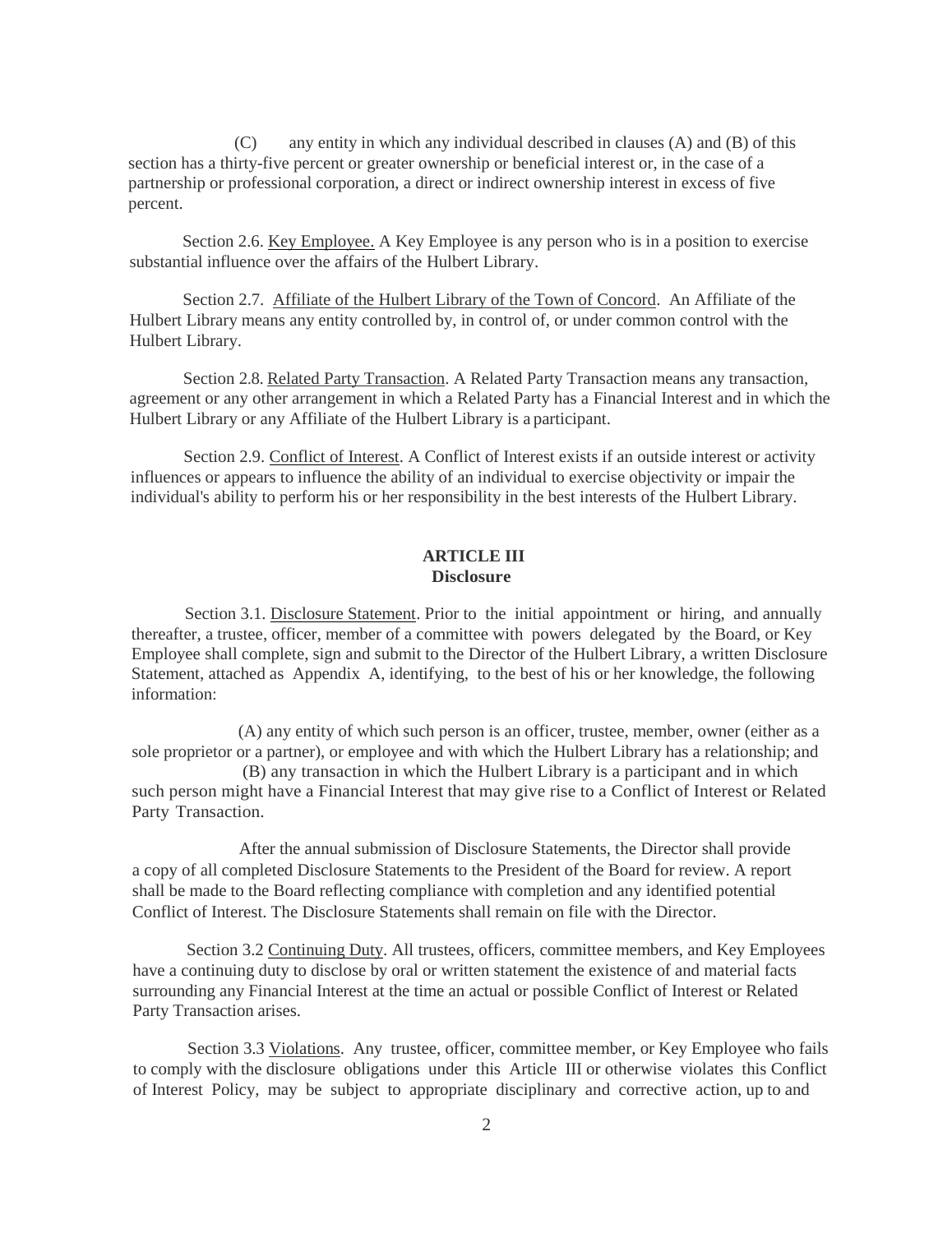including referral to the New York State Board of Regents for possible removal of a Trustee, pursuant to New York State Education Law section 226.

# **ARTICLE IV Procedures**

Section 4.1. General Prohibitions. An Interested Person shall not:

(A) be present at or participate in any Board deliberation or vote related to the transaction or arrangement giving rise to a Conflict of Interest or Related Party Transaction; nor

(B) directly or indirectly attempt to influence improperly the deliberation or voting on the transaction or arrangement giving rise to the conflict.

Notwithstanding the foregoing, the Board of Trustees may request that an Interested Person present information to the Board prior to the commencement of deliberations or voting relating thereto.

Section 4.2. Initial Determination. After the disclosure required under Article III, the remaining Board shall decide and document in the meeting minutes whether the transaction or arrangement is a Related Party Transaction, including whether any such transaction involves a Substantial Financial Interest, or a Conflict of Interest.

Section 4.3. Consideration of Alternatives. If the transaction or arrangement is a Related Party Transaction in which the Related Party has a Substantial Financial Interest, then the Board must consider alternatives to the proposed transaction or arrangement. If the transaction or arrangement is a Conflict of Interest, then the Board may, but is not required, to consider alternatives.

Section 4.4. Board Decision. The Board of Trustees shall compare the alternatives, if any, with the proposed transaction or arrangement and determine whether the Hulbert Library can obtain with reasonable efforts a more advantageous transaction or arrangement from a person or entity that would not give rise to a Conflict of Interest or Related Party Transaction. If a more advantageous transaction or arrangement is not reasonably possible under circumstances not producing a Conflict of Interest or Related Party Transaction, the Board of Trustees shall determine:

(A) by a majority vote of the Board, whether the proposed transaction or arrangement is in the Hulbert Library's best interest, for the Hulbert Library's own benefit, and whether it is fair and reasonable; and if so, then

(B) whether to enter into the transaction or arrangement, in accordance with the Hulbert Library's bylaws. Note that if the transaction or arrangement involves a Related Party Transaction in which the Related Party has a Substantial Financial Interest, then at least a majority of the Board members present at the meeting is required to approve such transaction.

Section 4.5. Documentation Required. The Board of Trustees shall document in the minutes of the meeting at which such determinations are made the following:

(A) The existence of a Conflict of Interest or Related Party Transaction;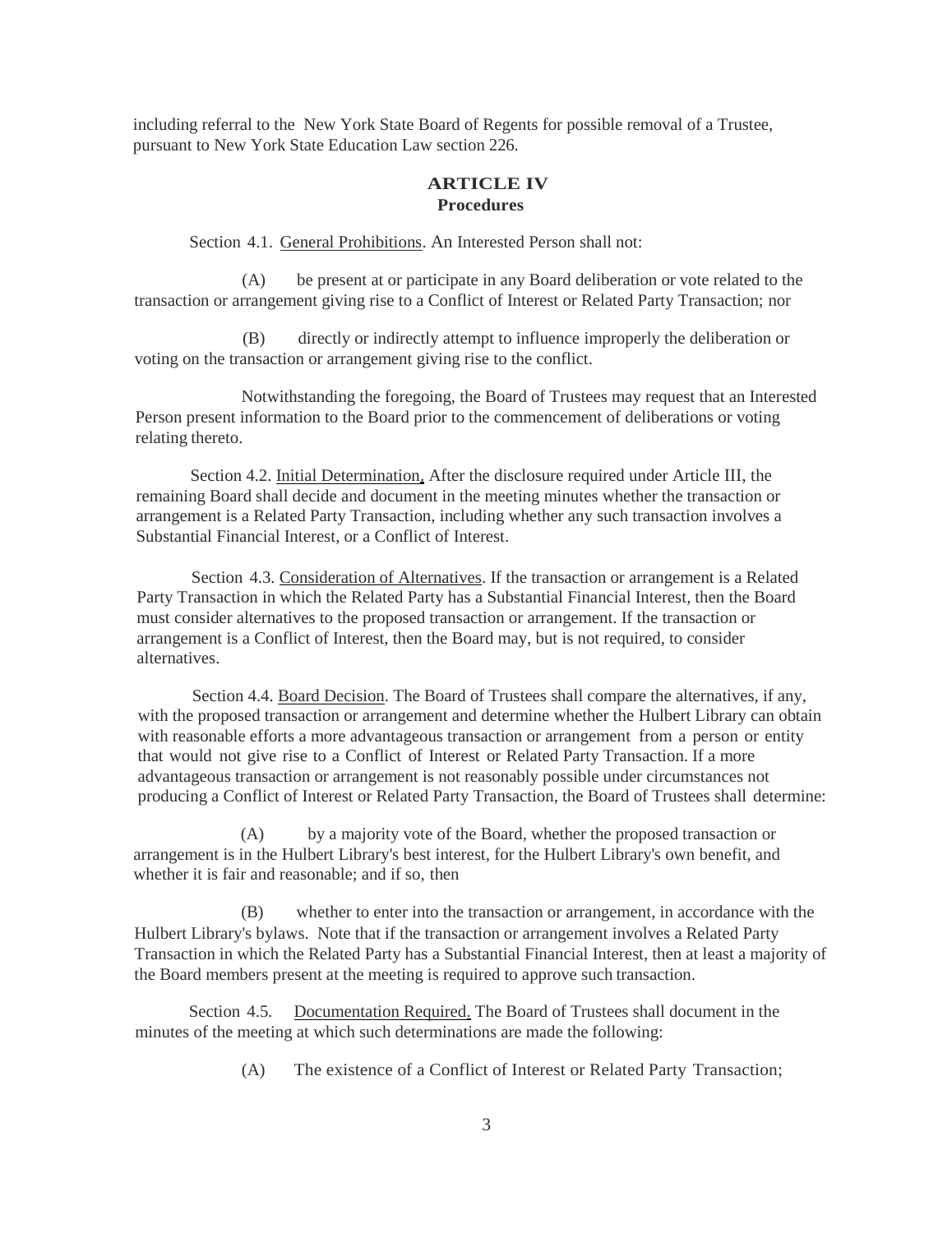(B) The resolution of the Board with respect to such Conflict of Interest or Related Party Transaction, including the determination as to whether the transaction or arrangement is fair, reasonable and in the Hulbert Library's bestinterest.

(C) The basis for approving the transaction or arrangement which gives rise to the Conflict of Interest or Related Party Transaction, including consideration of any alternatives.

## **ARTICLE V Oversight**

The entire Board of Trustees shall oversee the adoption of, implementation of, and compliance with this Conflict of Interest policy.

Approved May 7<sup>th</sup>, 2020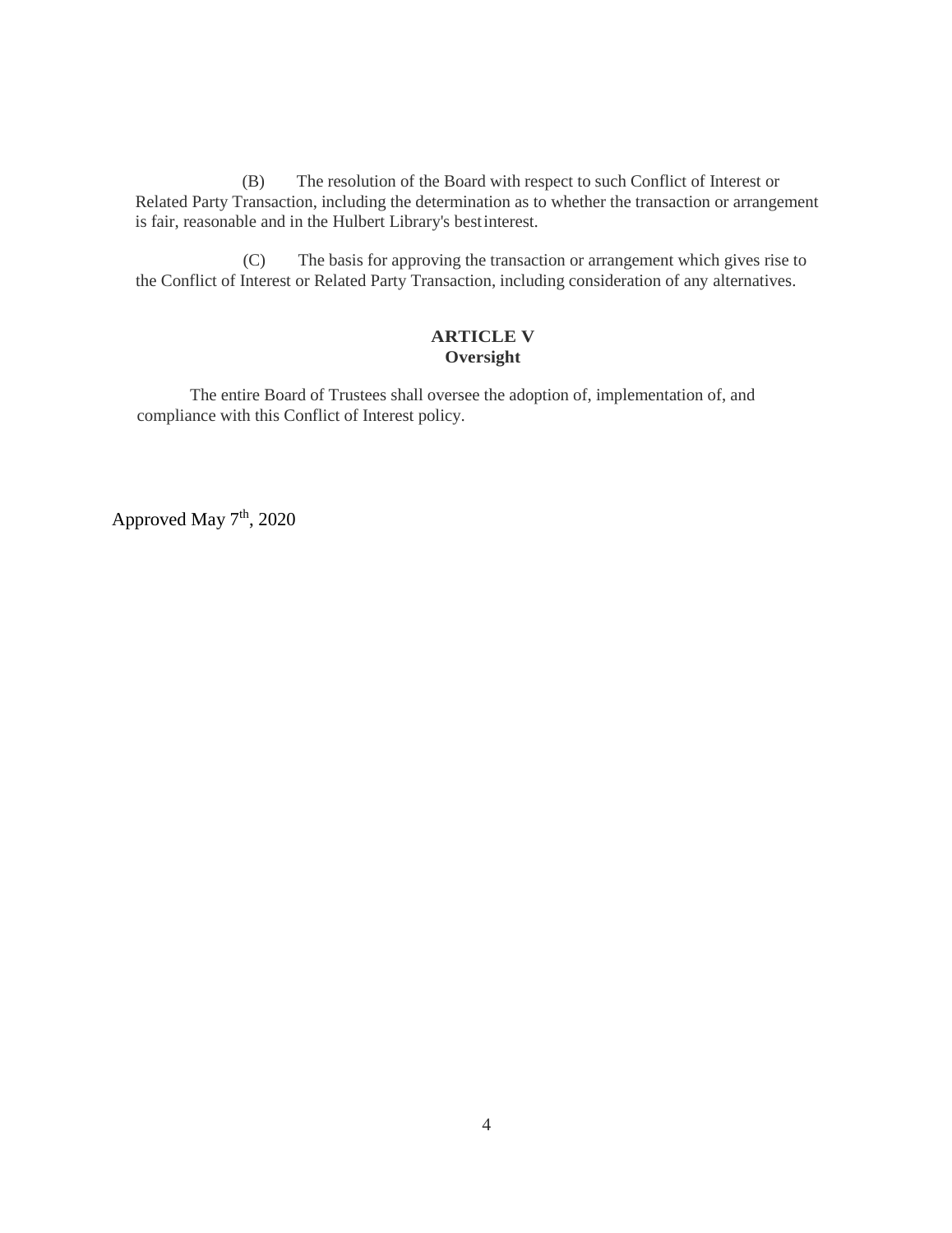#### Appendix A

## **DISCLOSURE STATEMENT**

#### **OF**

## **THE HULBERT LIBRARY OF THE TOWN OF CONCORD**

The undersigned, being a trustee, officer, Key Employee of the Hulbert Library, hereby acknowledges and confirms the following:

(1) I have received, read and understand the Hulbert Library of the Town of Concord's Conflict of Interest Policy in effect as of the date written below, and I agree to comply with the Conflict of Interest Policy.

(2) I understand that the Hulbert Library is charitable and in order to maintain its federal tax exemption it must engage primarily in activities which accomplish one or more of its tax-exempt purposes.

(3) **Personal Interests & Relationships.** I am an officer, director, trustee, member, owner (either as a sole proprietor or a partner), or an employee of the following entities with which the Hulbert Library has a relationship: *{If none, please write "None." If such interests exist, please specify the capacity in which you hold such an interest (for example, employee, director, or owner). If an owner, please specify your percentage ownership).]*

<u> 1989 - Johann Stoff, amerikansk politiker (d. 1989)</u>

<u> 1989 - Andrea Station Barbara, actor a component de la componentación de la componentación de la componentaci</u>

and the control of the control of the control of the control of the control of the control of the control of the

(4) **Interests & Relationships of Relatives.** A Relative (spouse or domestic partner, ancestors, brothers and sisters (whether whole or half blood), children (whether natural or adopted), grandchildren; great-grandchildren, and spouses of brothers, sisters, children, grandchildren and great-grandchildren) of mine is an officer, director, trustee, member, owner (either as a sole proprietor or a partner), or an employee of the following entities with which the Hulbert Library has a relationship: *[If none, please write ''None". If such interests exist, please specify the Relative (for example, sibling or spouse) and the Relative's position (for example, employee, director, or owner). If an owner, please specify the percentage ownership).}*